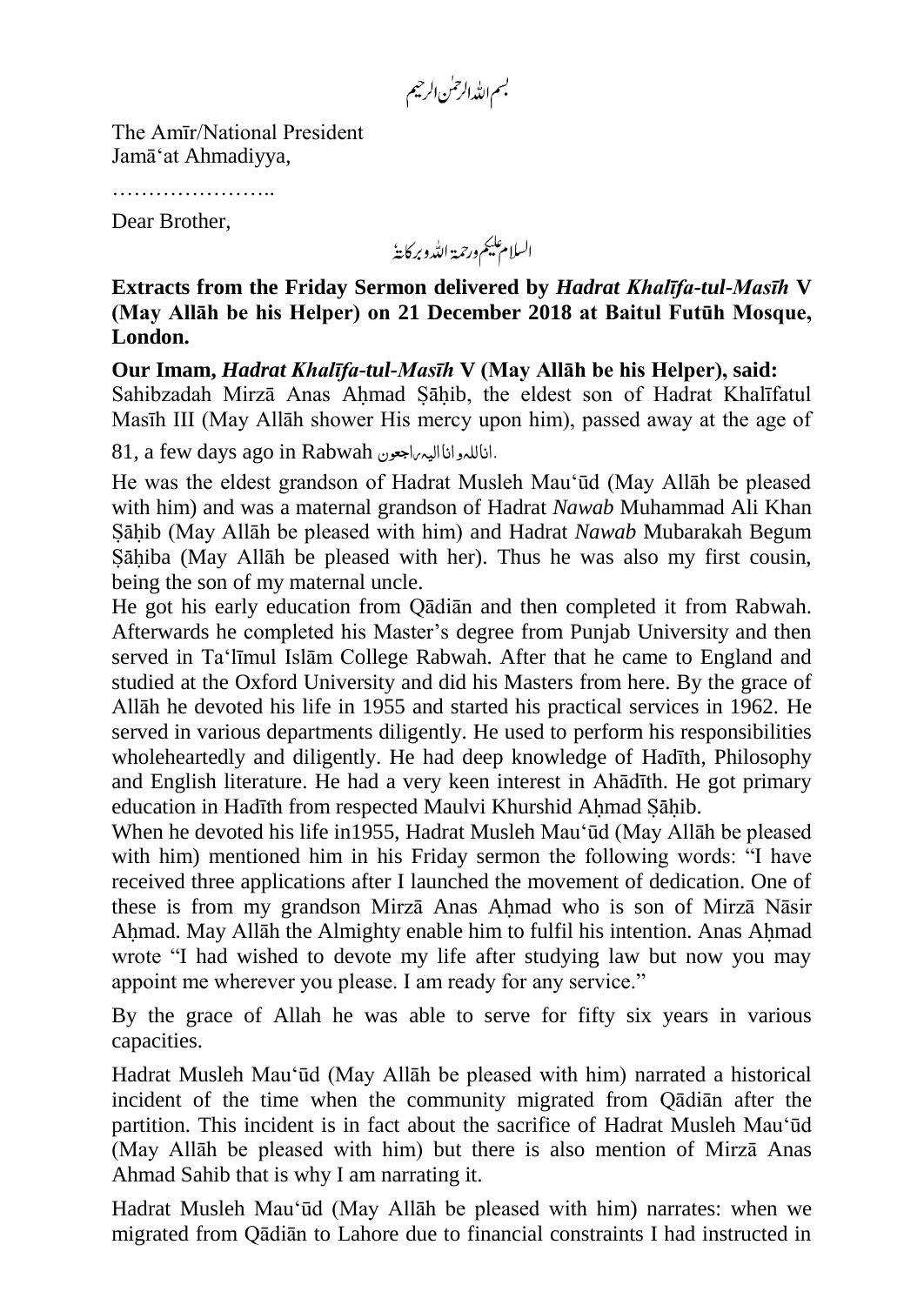those days that only one loaf of bread would be given to everyone. I also told this to my family that everyone would get only one loaf. One day my grandson Mirzā Anas Ahmad came to me weeping. I was told that he says that he is not satiated with one loaf. I said that I would allow only one loaf if he was not satiated with one loaf then you should give me half loaf and give the other half loaf to him. Thus I would manage with a half loaf and he would be able to get one and a half loaf. When the condition of one loaf would be abolished for guests, I would increase the number of loafs for my family members as well. But as long as the condition of one loaf for guests is not removed, give him half of my loaf.

Doctor Noori Sahib writes that he had an excellent memory. He was a true lover of the Holy Prophet (May Allāh's Blessings be upon him), and his Ahādīth. He used to narrate the incidents about the Promised Messiah (May peace be upon him) and his Khulafā so vehemently and enthusiastically and in such an inspiring way that the listener was totally enthralled. His eyes would brim with tears while narrating the incidents. He was immensely patient and always demonstrated patience and courage and bore every hardship courageously.

Shamim Pervaiz Sahib Nā'ib Wakīl Waqfe Nau writes that one incident of his passionate love for Khilāfat is engraved on my heart. He writes that at the time of the election of the fourth Khalīfa, I was District *Qaid* of Jhang and was on duty outside the *mehrāb* of Mubarak Mosque Rabwah. As soon as Hadrat Khalīfatul Masīh IV (May Allāh shower His mercy upon him) was announced as the next Khalīfa, I saw Mirzā Anas Ahmad Sahib fall in prostration on the scorching floor of bricks despite the extreme heat of June.

Doctor Iftikhar Ahmad Ayyaz Sahib from London writes that he was a true devotee. He did not stop coming to the office and kept doing his publication services and performed other tasks for the Jamā'at till his last breath. He further writes that he used to translate assiduously and at times would search for appropriate idioms for days. His obedience to his elders was exemplary.

Khalid Ahmad Sahib from Russian Desk London writes that whenever I think of Mian Sahib I feel that he was perfect example of the following hadith of the Holy Prophet (May Allāh's Blessings be upon him) peace be upon him اطلبوالعلممن

.المھدالیالکھل

Ayyaz Mahmood Khan Sahib *Murabbī Silsila* Additional Wakālat Tasnīf UK writes that I learnt a lot from him with regard to the translation work. Since he used to translate the books of the Promised Messiah (May peace be upon him) enthusiastically, he would tell me about difficult parts and their solution and would also share his experiences with me. One thing he particularly stressed was that while translating we should not only consider the literal meanings of a word, rather we must also keep in mind that the used word should not undermine the status of the Promised Messiah (May peace be upon him) in any way. And if the literal translation is not appropriate then we should employ a word which conveys the true sense of the subject.